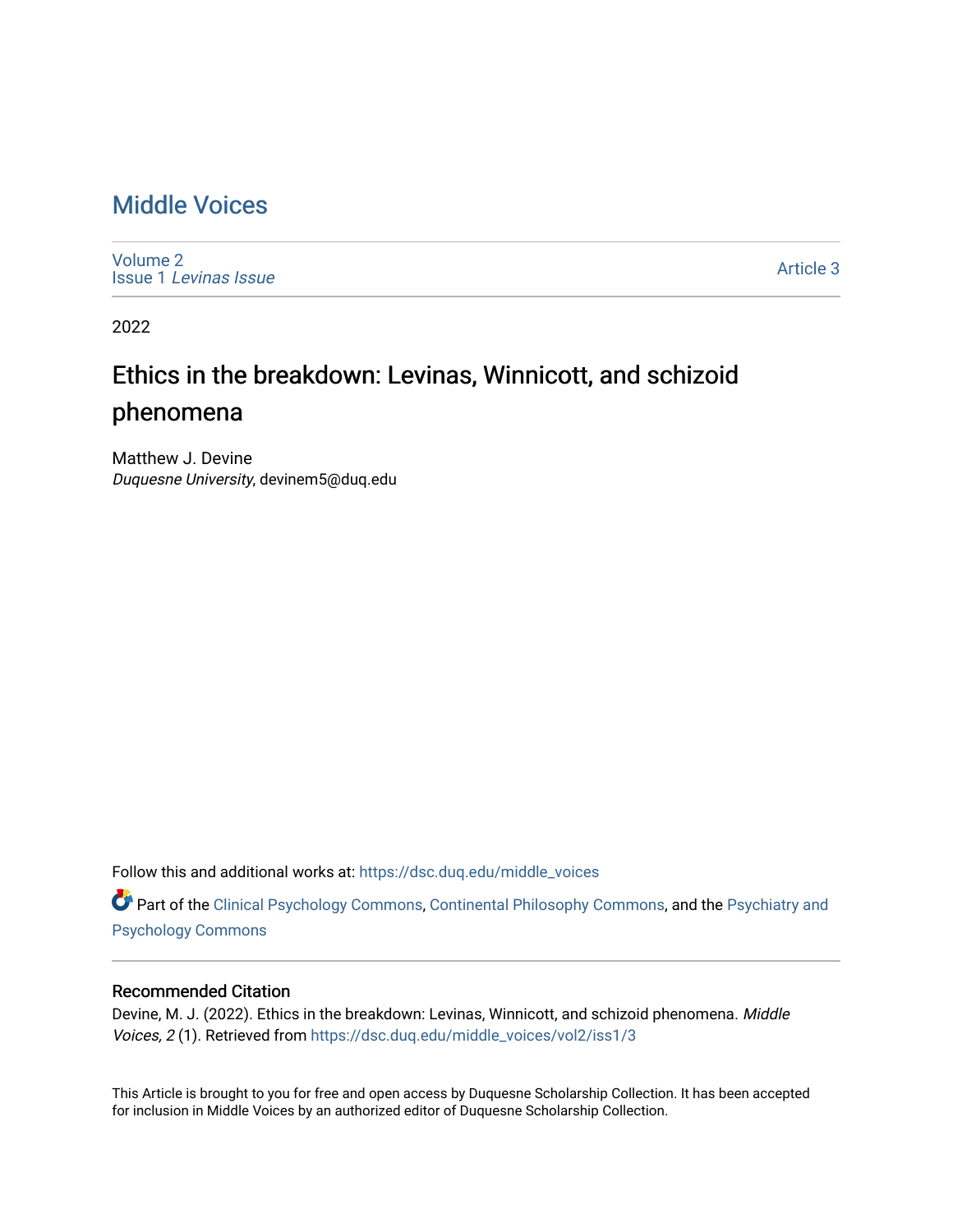This article addresses the common concern that Emmanuel Levinas' ethics amounts to a life-denying, moral masochism. To the contrary, I demonstrate close resonances between Levinas' project and that of the psychoanalyst D.W. Winnicott, for whom the purpose of therapy is to feel alive. In the first section, I trace the Levinasian subject's coming to be out of the impersonal *Il y a*. Exploiting the object-relations undertones, I emphasize that the Levinasian subject comes to be as fastened, riveted, or bound to existence, and thereafter seeks to loosen its bond to its existence. In the second section, I discuss Winnicott's own account of the subject's coming to be: a movement from unintegration to integration. In the third section, I discuss Winnicott's treatment of schizoid patients, and I propose that the schizoid patient's refusal of alive subjectivity in Winnicott's sense is equally a refusal of ethical subjection in Levinas's sense. I analyze the schizoid false self as a retreat from an original vulnerability to the other that is constitutive of the alive subject. Hence, schizoid phenomena can be understood as defenses organized against alive subjectivity as well as ethical subjection in Levinas' sense. I argue that healing for Winnicott entails a breakdown of the ego – akin to Levinas's notion of substitution – which births a new subject. Far from presenting Levinas's ethics as life-denying or masochistic, this paper affirms the intimate intertwinement of ethical responsibility and affective responsivity in Levinas' thought.

KEYWORDS: Levinas, Winnicott, Il y a, schizoid phenomena, ethical relation

# Ethics in the Breakdown: Levinas, Winnicott, and schizoid phenomena

Matthew J. Devine Duquesne University

Reading the works of Emmanuel Levinas, it is not long before one gets the impression that he sets ethics against life – *my* life in particular. Consider, for instance, what he writes in a paper entitled "Bad Conscience and the Inexorable":

> My 'in the world,' $1$  my 'place in the sun,' my at homeness, have they not been the usurpation of the places belonging to the other man already oppressed and starved by me? Fear of all that my existing, despite its intentional and conscious innocence, can accomplish of violence and murder. (Levinas, 1986, p. 38)

It is as though by soaking up life – by warming my skin in the sun – I have already accomplished violence, even murder. Quotations like this one have led some authors to raise the concern that Levinas presents us with a severe or even masochistic ethics (Rizzolo, 2017; Bernasconi, 2002). For, if my very being in the world usurps a place that could belong to the other, this suggests an ethical relation in which I am called to give up my life for the other.

But such a formula, in which we are to simply substitute the other for the self, does not do justice to the complexity of Levinas'

<sup>1</sup> Levinas is referring to Pascal, whose *Pensées* he cites a few years later in the epigraph to *Otherwise than Being* (1998): '"…That is my place in the sun.' That is how the usurpation of the whole world began."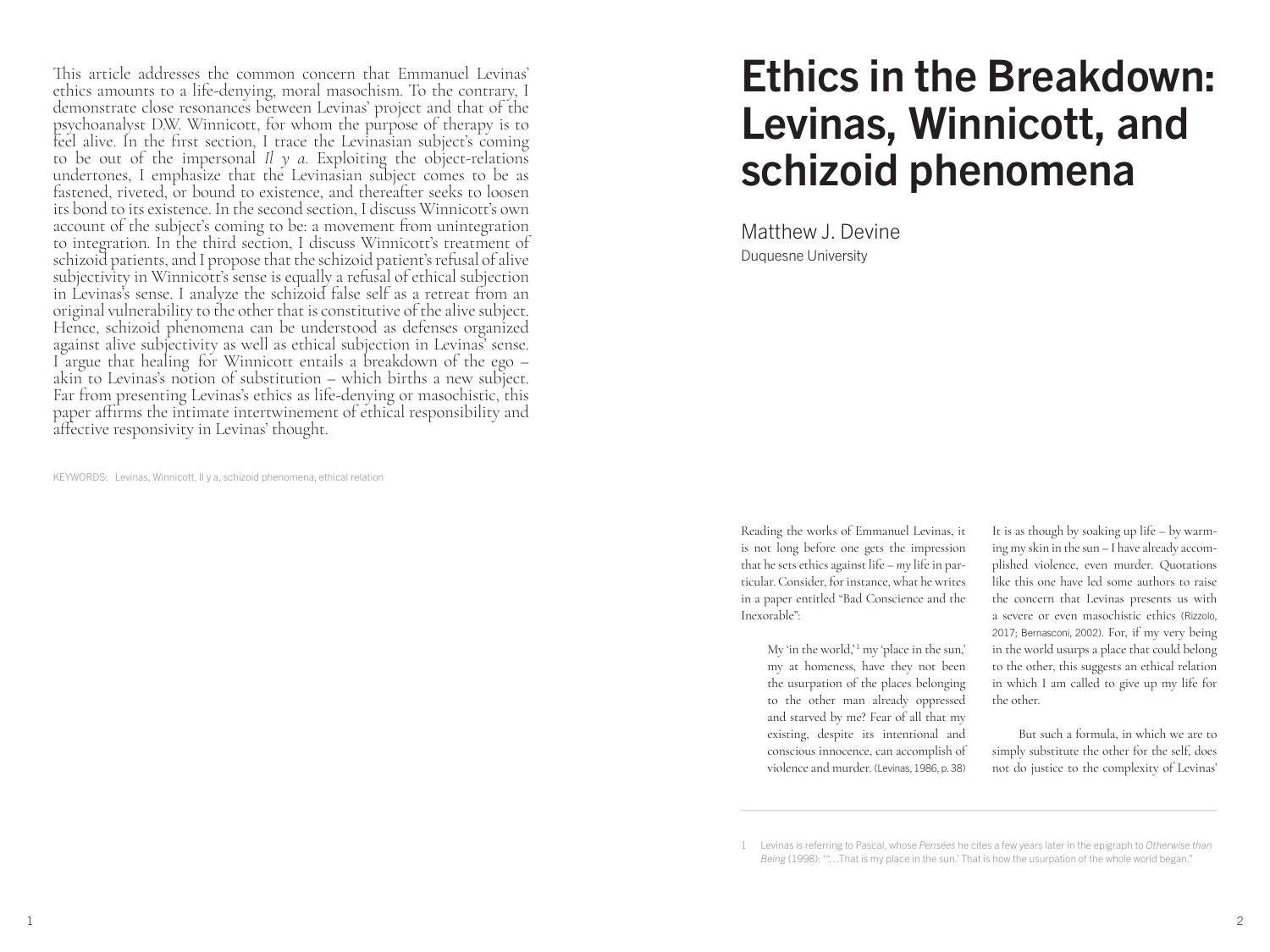position. Although my at homeness usurps the place of the other, it also seems to be the case that, according to Levinas, to refuse to take up my place in the sun is also to refuse the ethical relation; after all, I must be at home to answer the door. Otherwise said, the calling into question of my life presup poses that I have a life to call into question. If Levinas' ethics were against life – an anes thetic ethics – this would be an ethics for the inhuman: the undead or living-dead. This would be no ethics at all.

What I see as Levinas' adamant stance against an anesthetic, undead ethics is where I see a similarity between his project and that of the object-relations analyst, D.W. Winnicott, for whom the purpose of therapy is to feel alive. Throughout his extensive clinical work, Winnicott conceptualized a category of patients trapped in an undead or living-dead quasi-existence. These patients, whom he diagnosed as schizoid, often complained that they have not yet been born, not yet taken up their place in the sun, and – as I will show – have therefore not yet asked themselves the crucial question of ethics: "Have I the right to be, am I worthy of being?" (Levinas, 1999, p. 165). In this essay, I will read Levinas along side Winnicott to address this not-yet subject who does not raise this question, and who has in this sense fallen away from the ethical rela tion, just as they have fallen away from life.

Several authors have already turned to Levinas to conceptualize psychopathology as a barrier to the ethical relation. Paul Marcus (2007), for instance, writes that we can best understand the analysand's psychopathology in terms of their being "ethically disabled" (p. 519). According to Marcus, at the root of suffering is selfish or narcissistic living; psychopathology emanates from "the selfish self undermining, if not usurping, the ethical self" (p. 520). Similarly, Richard N. Williams (2007) writes of enjoyment in Levinas as a "mundane neediness and superficiality" that

must be transcended to get to the ethical relation (p. 694). I believe these characteriza tions are misleading for two reasons. First, one of Levinas' interesting gestures is to present us with a narcissism that, far from pathological, is the very picture of the vital, healthy ego throbbing with enjoyment of life. Second, it is precisely this separated, pulsat ing ego which enters into the ethical relation, and in this sense there can be no ethical rela tion without this pulsating ego. In turning to schizoid phenomena, we shall examine those patients who are just as unable to par ticipate in selfish, egoic enjoyment as much as they may feel unable to participate in the ethical relation. Schizoid phenomena can be understood as defenses organized against alive subjectivity as well as ethical subjection in Levinas' sense. This double falling away – from life and the ethical relation – lends support to what Levinas maintains: (ethical) responsibility and (affective) responsivity are intertwined, and there is no final separation of the sensibility of egoism from the ethical relation. The animated ego is a prerequisite for ethics; yet ethics, in its turn, is an animat ing relation.

If ethics is animating, then it would be fruitful to investigate, as psychoanalysis does, the various ways in which life gets shortcircuited, dammed-up, anesthetized, and deadened. Following this approach, Simone Drichel (2019) takes Levinas to be offering us an ethics that demands our relational vulner ability. She argues that psychopathological organizations like masochism or narcissism defend precisely against such a relational vulnerability, rendering the subject ethically impaired (p. 3) Drichel argues that relational vulnerability of the sort Levinas champi oned is the kind of vulnerability Winnicott (2018) tried to help his patients to recover: "If we are successful we enable the patient *to abandon invulnerability and to become a sufferer*": to become a sufferer, which is to say, to become alive (p. 199).

In their own ways, both Levinas and Winnicott trace the subject's emergence into life. For Levinas, the starting point is the *Il y a*: the strange irremissibility of impersonal being from which the subject emerges. 2 As I will discuss later on, I believe it is no coincidence that Levinas (1985) looked to his own childhood as he reflected upon this enigmatic philosophical concept. Levinas' *Il y a* can be investigated alongside Winnicott's own account of development, whereby the absolute dependence whence each of us came inaugurates a journey toward dependence, and still later toward independence (p. 6). It is true that Levinas does not stop where Winnicott does. Fred Alford (2000) rightly points out the obvious disjunction between Winnicott's ideal subject: autonomous, spon taneous, creative, authentic, as compared to Levinas' (1969) ethical project, as it is rather directly defined in *Totality and Infinity*: "We name this calling into question of my spon taneity by the presence of the Other ethics" (p. 43). Yet, both these thinkers conceive a subject who emerges from some original rela tionship with an exterior other, an original relationship that can make us tremble, but whose heteronomy binds us for good. There is a radical openness or unboundedness to the *Il y a*, as well as a breaking down of the ego's self-enclosed, narcissistic structure, opened to "being in no way private" that makes the *Il y a* an ethical term in Levinas' work. The *Il y a*¸ thus, marks not only a breakdown of the

ego but a breaking open to exteriority, or as Rudi Visker (2004) puts it, to a "trauma which heals" (p. 84). In a similar fashion, I argue that healing for Winnicott entails a breakdown of the ego, a passage through madness that is feared above all, and which births a new subject. 3

The outline of this paper is as follows: In the first section, I trace the Levinasian subject's coming to be out of the imper sonal *Il y a*. Exploiting the object-relations undertones, I emphasize that the Levinasian subject comes to be as fastened, riveted, or bound to existence, and thereafter seeks to loosen this bond to existence. In the second section, I discuss Winnicott's own account of the subject's coming to be: a movement from unintegration to integration. In the third section, I discuss Winnicott's treatment of schizoid patients, and I propose that the schizoid patient's refusal of alive subjectivity in Winnicott's sense is equally a refusal of eth ical subjection in Levinas' sense. I analyze the schizoid false self as a retreat from an original vulnerability to the other that is constitutive of the alive subject. Finally, I offer that heal ing can take place only through a breakdown of the false ego, an ultimate leap into the void wherein the patient cannot be sure she will find the other's hold. I conclude by offering some implications for clinical work.

<sup>2</sup> For more on the *Il y a* as an apposite point of contact between Levinas' philosophy and psychoanalysis, see Rudi Visker (2004): "One understands why Levinas turns his back on psychoanalysis: not because he did not wish to acknowledge it, but, to the contrary, precisely because he had indeed recognized it. The place of psychoanalysis – this the place of the *il y a*" (p. 106).

<sup>3</sup> I am aware that there is a risk of a "confusion of tongues" ahead of us (Drichel, 2019). I am likely to slip between the ethical and the ontological, even though Levinas' project has been summarized in the claim that ethics precedes ontology. In turning to Winnicott, I will undoubtedly be brushing off some philo sophical distinctions, as Winnicott no doubt did as he prioritized the clinical over the theoretical. In any case, I appreciate Simon Critchley's (1999) remark: "It is only by reading against Levinas's denials and resistances that we might get some insight into what is going on in his text: its latencies, its possibilities, its radicalities" (p. 232). I will leave holes for the reader to burrow through, filling them in as she sees fit or else crawling through them toward new caverns to explore (Visker, 2004, p. 79-81).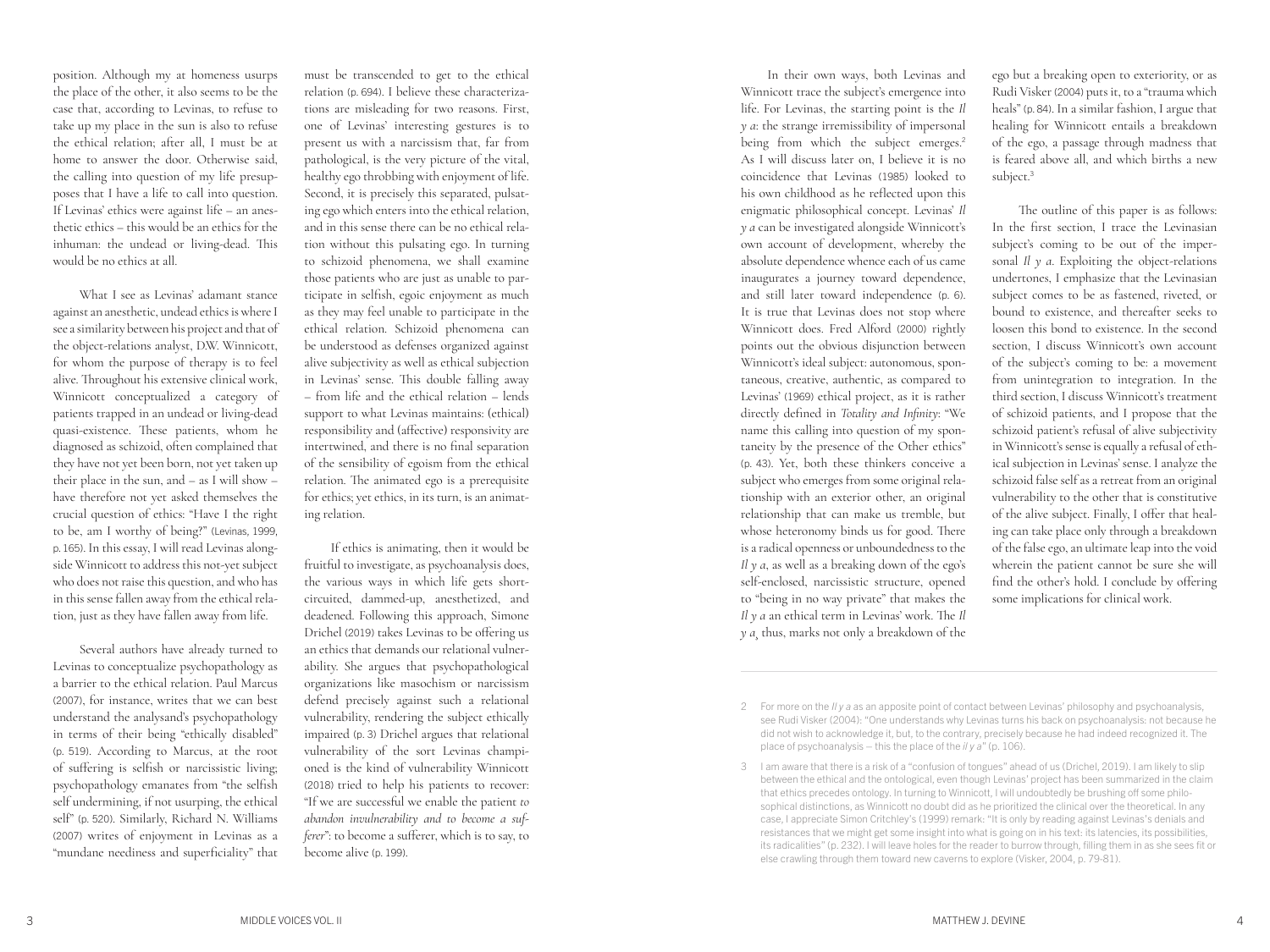#### From Existence to Existent

Levinas introduces us to the *Il y a* – the strange irremissibility of impersonal being – in his early philosophical work, *Existence and existents*, which he wrote as a prisoner of war. In this section, I provide some philosophical background to the *Il y a*, though by no means can I do justice to the complexities tied to this notoriously obscure term. Instead, I address the *Il y a* insofar as it can help us to read Levinas as a developmental thinker. In fact, the French title, *De l'existence a l'existent*, translates to the English "from existence to existent." This literal translation better cap tures Levinas' project in this work: to trace how the individual existent arises from and stakes a solitary, separated position within impersonal existence.

To situate his project, it is helpful to understand that Levinas' main interlocutor in this work is Martin Heidegger. In *Being and time*, Heidegger (2010) argues that we are anxious at the deepest level of our being, and this anxiety is fundamentally about our ownmost possibility of our impossibility: that is to say, our death. In *Existence and existents*, Levinas (2001) inverses this anxiety: "Is not anxiety over Being – horror of Being – just as primal as anxiety over death?" (p. 5) <sup>4</sup> To fur ther invoke our curiosity, he asks us to imag ine the disappearance of the world. What remains? Something, Levinas affirms, since existence is antecedent to the world: the bare fact that there is  $(I \mid \gamma a)$  (p. 8). Here it is the plenitude of being rather than nothingness that is so horrifying.

It is against this horrifying background of impersonal existence that the existent

emerges. By surging out of impersonal exis tence, which has no beginning or end, the existent makes a contract with existence, and this event constitutes the present (p. 25). Levinas names this event – the con tract that the existent makes with existence – the *hypostasis*. Contract here has the double sense of a contraction of existence, a contrac tion of identity, and a binding contract that cannot be revoked. An individual existent has already taken up the burden of its own existence, and this is an accomplishment, not a given (p. 1). This adherence to existence is not taken lightly, and for Levinas (2003; 2001) experiences such as nausea, fatigue, and pain are each harsh reminders of this irrevocable commitment to being. Existing, then, is an activity; it is to take up the work of existence (p. 25). Hence the reflexive: "it is not just that one is, one is oneself (*on s'est*)" (2001, p. 16).

Though stuck in this irrevocable con tract, the existent is motivated to escape its existence, or at least to loosen its sticky adherence to existence. Escape is sought out side oneself (Levinas, 1987, p. 63). The aim is to transcend to the world through its need for nourishments, effectively deferring the fall back on ourselves (p. 3). Thanks to my need iness, my dependence on that from which I live, I am not anonymous, but a solitary, pulsating ego. As Levinas (1969) affirms in *Totality and infinity*, "The human being thrives on his needs; he is happy for his needs" (p. 114). Enjoyment is alimentation; I have an appetite for life. In this movement toward the world, consciousness is "sincere", which is to say that it has no ulterior motives but these nourishments themselves (p. 31). Otherwise put, "[S]ensibility is the very narrowness of life" (p. 138). Enjoyment, sensibility, the

egoism of life: this is the pulsation of the "I" in its happy dependency, but a dependency that turns into sovereignty, since I live in naïve, egoist ignorance of my dependency, "entirely deaf to the Other" (p. 134).

These nourishments allow us a detour before the eventual return to the self. The goal of this movement by which the self transcends itself (though inevitably returns to itself) is ultimately to be transformed by this movement (Visker, 2004, p. 210). The goal is to prevent oneself "from falling back upon a point that is always the same" (Levinas, 1987, p. 66). Worldly enjoyments help us to loosen the leash – loosen the bond with oneself. At the end of the day, however, enjoyments alone do not cut it; they do not succeed in severing the self from its existence. This is why Levinas describes the satisfaction of need as an assim ilative movement; what is other becomes *me*  when I sink my teeth into it (Levinas, 1969, p. 129). At the end of a cigarette, I must light a new one or else again find that I am still in my own company (Visker, 2004). Worldly enjoyments are not a final liberation. An ethical relation is needed.

#### From Absolute Dependence to Ego Integration

How does the infant come to take its place under the sun? I would like to leave Levinas for the moment and turn to Winnicott's conception of the subject. Like Levinas, Winnicott speaks of existing as an accomplishment rather than a given. For Winnicott, the capacity to exist as a solitary subject depends upon certain environmental provisions. Such environmental provisions are repeated throughout Winnicott's oeuvre, and have been widely popularized by notions such as the "good enough mother" and the holding space opened up between the infant and mother (Winnicott, 1991). Here I would like to turn to the early, pre-oedipal period of infant development, during which time

the infant faces the challenge of becoming a separate, integrated existent.

According to Winnicott, integration is achieved out of a primary unintegrated state; in this unintegrated state the infant has no awareness of its absolute dependence (Winnicott, 2006, p. 7; Winnicott, 1988, p.116). The "good enough" environment permits the infant to go on being without having to think of its dependence, since in the beginning the mother provides a near complete adaptation to the infant's needs (Winnicott, 2005, p. 13). As development proceeds, she gradually adapts less and less completely to the infant's needs at a rate that is sensitive to the infant's grow ing ability to tolerate these failures and grow ing need for independence (p. 14). In this way, the goal is to gradually disillusion the infant of its sense of omnipotence (p. 15). However – and this is crucial – at the beginning illusion must be granted. More precisely, the mother provides the infant with the illusion that external reality corresponds to the infant's own capacity to create – to summon precisely what it needs (p. 16). This is a paradox: "a baby creates an object but the object would not have been created as such if it had not already been there" (p. 95). The object was, as it were, there waiting to be created (1988, p. 119). Of this creativity, which I believe is broad and basic enough to be likened to Levinas' notion of sensibility, Winnicott (2005) writes:

> It is present as much in the momentby-moment living of a backward child who is enjoying breathing as it is in the inspiration of an architect who sud denly knows what it is that he wishes to construct, and who is thinking in terms of material that can actually be used so that his creative impulse may take form and shape, and the world may witness. (pp. 92-93)

What is actually created is of little impor tance. The point is that creativity belongs

<sup>4</sup> Levinas (1987) continues this critique in *Time and the Other*: "Anxiety, according to Heidegger, is the experience of nothingness. Is it not, on the contrary - if by death one means nothingness - the fact that it is impossible to die?" (p. 51)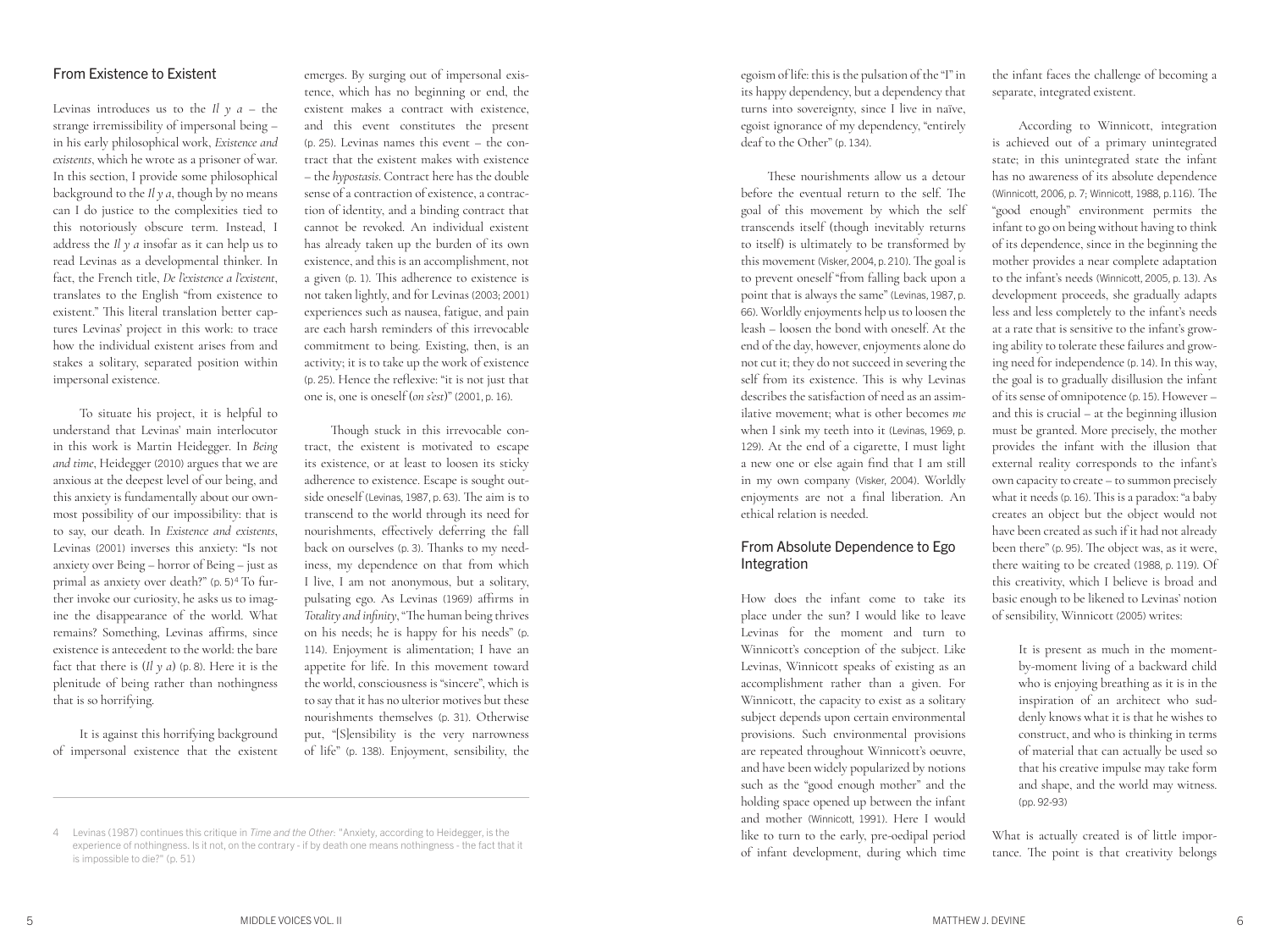to being alive; it is real, naïve enjoyment (Winnicott, 2005, p. 91). In fact, to live from this creative self may be nothing more than sensory-motor aliveness (Winnicott, 1965, p. 148).

This is a primary creativity, but it is only primary from the infant's perspective, because as we have seen the creative potential is first given by the mother. For this reason, the paradox of the illusion relates to the paradox of the mother's identification. The mother's identification can be called a paradox because it does not smother or collapse the infant into the mother's ego but, with humility, leaves room for a separate life to flourish:

> It is because of this identification with her infant that she knows how to hold her infant, so that the infant starts by existing and not by reacting. Here is the origin of the True Self which cannot become a reality without the mother's specialized relationship, one which might be described by a common word: devotion (Winnicott, 1965, p. 148).

Speaking of creation, it is worth mentioning that this image of the mother resonates with Levinas' God, as presented by Visker (2004): "The absoluteness of God […] lies in the humility with which God withdraws, not wishing to intrude on or prove himself to the one he has created" (p. 107). By way of contrast, we could think of the mother who treats her child as a narcissistic extension, thereby not permitting the infant enough

room to breathe, not preserving the distance between herself and her creation. For Winnicott, real life is a gift of humility, the humility of maternity, of the mother who takes my face as hers, but paradoxically, still mine. This evocative picture resounds with Levinas when he brings together maternity, animation, passivity, and sensibility in one of his typical brimming sentences: "Animation can be understood as an exposure to the other, the passivity of the for-the-other in vulnerability, which refers to maternity, which sensibility signifies" (Levinas, 1998, p. 71). That animation is rooted in an exposure to the other can be readily observed in the exposure of the infant – naked and helpless – to maternal care. "His Majesty the Baby", as Freud (1914) saw, is afforded an exalted place in the sun. In the next section, we now turn to what happens when this exalted position is not provided.

#### Living in the Shadows

In treating schizoid patients, Winnicott is treating those individuals who, through no fault of their own, were denied "the creative entry into life or of the initial creative approach to external phenomena" (2005, p. 92). Winnicott discusses schizoid patients all over his oeuvre. In "Ego Distortion in Terms of True and False Self", he recounts the clinical case of a middle-aged woman "who had the feeling all her life that she had not started to exist, and that she had always been looking for a means of getting to her 'True

Self'" (1965, p. 142). Elsewhere, Winnicott (2001) writes about a man who "felt unreal and lost what little capacity he had had for spontaneity" (p. 255). The same patient, whose analysis is published in *Holding and Interpretation*, comes to a poignant realization in analysis one day: "I never became human. I have missed it" (Winnicott, 1986, p. 96)<sup>5</sup>. Though this characterization may sound extreme, the feeling of being less than human pervades many accounts of schizoid patients. Taking these accounts seriously, we are interested in the question: what happens to the ethical relation when someone never becomes human? Before approaching this question, we must first ask: how is it that someone might miss becoming human?

In the previous section, I noted that in healthy development, the infant is provided with the illusion that reality is of its own creation. The mother affords her infant a mad omnipotence. In these conditions, the infant can live in happy naïveté, ignorant of its absolute dependence. Unfortunately, some infants are not permitted this normal madness. An infant's continuity of being can be disturbed by environmental impingements, or in other words, failures of the environment to actively adapt to its needs (Winnicott, 2001, p. 247). Impingement from the environment is the very meaning of trauma for Winnicott. As a result of this impinging environment, "there comes into existence an individual that we call false because personal impulsiveness is missing" (p. 217). In this schizogenic scenario, the infant does not *act* but *reacts*  to impingements, and as a result "there is very little experience of impulses except as *reactions*, and the *Me* is not established" (p. 216). Discovery of the environment does not occur through self-initiated explorations and impulses are not felt to come from the self. Impulses are drained of life when they become mere reactions to impingements.

Robbed of its primary love of life, the infant risks falling back into the madness of unintegration. In a defensive maneuver<sup>6</sup>, the infant develops a "false self" whose function it is to hide and protect the "true self": that *Me* which is held in abeyance like a seed without the proper nutrients to grow. Faced with an environment that did not properly hold the infant, it becomes the obligation of the false, "caretaker" self to hold the infant together and ensure that it does not fall to pieces. Henceforth, its mode of being is devitalized compliance and a sense of futility in all activity.<sup>7</sup>

My sense is that Levinas understood this threat of unintegration very well. In fact, unintegration may very well be the place of the *Il y a*. Consider the fact that Levinas (1985) turned to his own childhood insomnia to elucidate the *Il y a*: "My reflection on this subject starts with childhood memories. One sleeps alone, the adults continue life; the child feels the silence of their bedroom as 'rumbling'" (p. 48). I would like to take this drama further in order to identify certain resonances between Winnicott's unintegration and Levinas' *Il y a*. In this scenario, the child left by their parents to sleep alone begins to feel an eerie, encroaching silence – a silence which is not simply negative, but is more like a positive rumbling. Meanwhile, there remains for the child some intimation that life goes on beyond the bedroom walls:

<sup>5</sup> In a chapter titled "The Sick Soul" in his *The varieties of religious experience,* William James (1961) provides several examples of schizoid phenomena. The chapter is replete with clinical anecdotes, such as the following: "I weep false tears, I have unreal hands: the things I see are not real things" (p .132). The feeling of unreality – akin to depersonalization – is shared among many patients with schizoid dynamics. A reader familiar with the DSM-V may wonder to what extent schizoid dynamics map on to current nosology, including depersonalization/derealization disorder or Schizoid Personality Disorder (SPD). It is beyond the scope and purpose of this paper to trace similarities and divergences. In any case, my sense is that the description of SPD overemphasizes the patient's putative "indifference" or "lack of interest" in social connection, and hence overlooks the extent to which this apparent apathy is an organized defense against terrifying impingement, overstimulation, or exposure to the other.

<sup>6</sup> Winnicott uses the term "disintegration" to designate this defensive maneuver. Disintegration is not so much a disintegration at all, but a holding oneself tightly so as to ward off falling to pieces.

<sup>7</sup> Winnicott (1991) elaborates: "Compliance carries with it a sense of futility for the individual and is associated with the idea that nothing matters and that life is not worth living" (p. 87).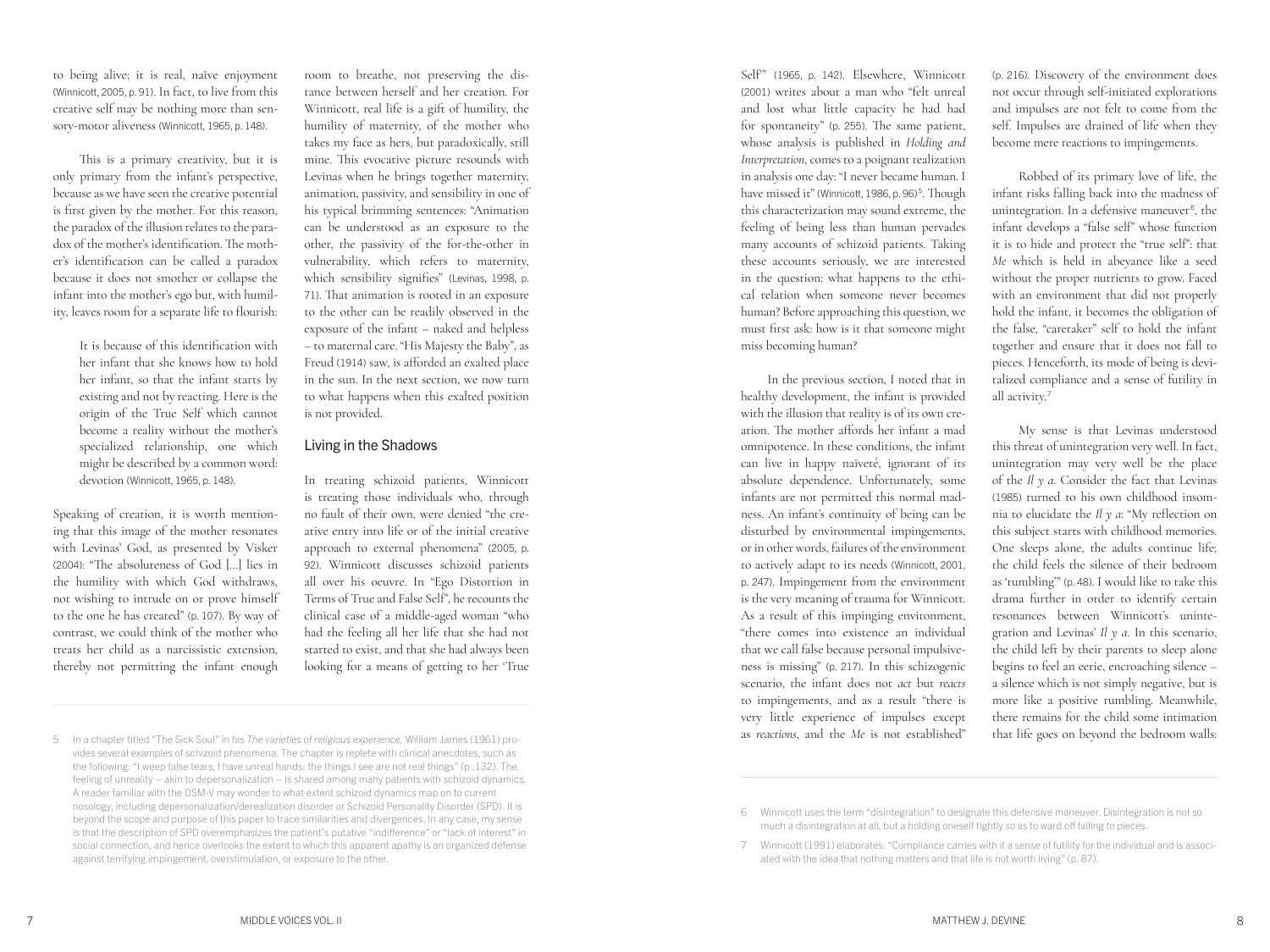the adults continue life. Little Levinas has insomnia. In insomnia, one is held to be in "[…] an existence no longer in any way pri vate" (Levinas, 2001). I believe this "lack of privacy" opens up two directions of inquiry, which reveal a similar ambiguity at the heart of both the *Il y a* and unintegration.

 On the one hand, the lack of privacy ushered in by the *Il y a* refers to that eerie, *pos itive* nothingness through which the "subject" is stripped of its autonomy and interiority. On the other hand, lack of privacy suggests a break-in of the other, as if in insomnia a *negative* space has been carved out for the other in this stripping-down or breaking-down of the subject. Hence the reality that dawns on the child stricken with insomnia: "the adults continue life". Absent from the room but continuing life, the very separateness of their parents begin to dawn on the child, perhaps for the first time. We might say that in the *Il y a* there is exposure to the other as real – real because absent, real because separate and infinitely tran scendent. In summary, this not-nothing implies a certain ambiguity, since it implies both an anonymous backdrop to existence, but also the infinite, the transcendent other. Like Macbeth, who knows that by suicide he cannot take the whole world with him, the child begins to sense that shutting their eyes

cannot obliterate the other's transcendence (Levinas, 1969, p. 146). Upon this realization, any one of us can be kept up at night by the other. What is at stake here is the other as real, and myself as real, as having been origi nally animated by the other and kept awake by them.

I believe we can now conceptualize schizoid quasi-existence as a defensive posi tion taken up with respect to the *Il y a* and the infinite alterity of the other that it announces. Just as soon as the idea of infinity dawns on the subject can the defenses against infinity be organized, which is to say, defenses against the reality of the other.<sup>8</sup> Thus it was perhaps at this moment that young Levinas asked his first philosophical question: Does the other really continue to exist once I close my eyes to the world? And the skeptic-schizoid response, far away from ethics: maybe not. No, I cannot be sure that they do. I cannot be sure of the reality of any other. They slip away from me, and I slip away from myself when they are no longer holding me, when the room begins to "rumble", and I am threat ened with unintegration.

 In a short section of *Human Nature*  under the heading "The philosophy of 'real'", Winnicott (1988) remarks that the question of reality plagues the schizoid patient. He saw

- 8 In taking up a pragmatic approach to question of the real, I have been influenced by the work of Megan Craig (2010; 2016; 2017), who reads Levinas alongside William James to develop a pragmatic phenom enology. Craig (2016) writes: "James preferred the language of the *real* to any notion of truth, since the sense of something being real entails a feeling of its animating 'warmth' or being alive. This meant that philosophy for James was a practice of kindling a feeling of reality in others in order to bring things that may have initially seemed mute or dead back to life" (p. 277). Similarly, Winnicott writes that the main aim of therapy is not to know thyself, but to feel real: alive in one's body. In prioritizing sensibility, Winn icott, Levinas, and James, share something like a philosophy of life.
- 9 For a study on hypertrophied intellectualism as a feature of schizoidism and modernism, see Louis Sass' (1994) excellent monograph *Madness and Modernism: Insanity in Light of Modern Art, Literature, and Thought*. Harvard University Press. Thinking more broadly, Winnicott's positioning of intellect as a sec ondary defense resonates with Levinas' critique of comprehension and rationality as totalizing endeavors that are unlikely to lead us to the ethical relation. We could even say that Levinas project is to critique a history of philosophy overly identified with the schizoid position, which to say, allergic to alterity.

that the philosopher – a compulsive skeptic – is more likely than others to be schizoid: "For them the philosophical problem becomes and remains a vital one, a matter of life and death, of feeding or starvation, of love or isolation" (p. 115). In his clinical experience, he also found that the schizoid false self is very often fortified by intellectualization (1988, p. 144). The intellect can be "exploited by an ill psyche" to serve as a compensatory defensive organization for those who lack vital contact with reality (p. 12) 9 Infants who . suffer impingement can thus grow up to be philosophical skeptics, constantly doubting their own contact with external reality. Can we consider Levinas's childhood memory as an example of impingement? We should remember that impingement is not simply about a suffocating intrusion, but also an unbearable lacuna opened up between the self and other who absents themself, leaving me in the lurch. Such is the case when the adults continue life, and there is good reason to doubt that they will return in the morning. The schizoid move is to retreat from the sep arateness of the other and in so doing refuse to be tied to the other in the ethical relation. The skeptic-schizoid position defends against the other's alterity.

The schizoid false self is not a separated self by either Winnicott or Levinas' defini tion, and so there is an impoverished ability to participate in the economy of enjoyment whereby they may live from the world's nour ishments. Only nourished from the self-same, schizoid being is emaciated being. Schizoid being is not properly a self at all, for there is a lack of spontaneous action. According to Levinas, "Action is […] the first manifestation or the very constitution of an existent - a *someone* that is" (Levinas, 2001, p. 23). Unable to begin, unable to act, the schizoid patient is nonetheless constantly engaged in holding themself together. This is why Winnicott says that "in the withdrawn state the patient is holding the self" (Winnicott, 2001, p. 261). This is a burden that costs them the ability to risk *life*. They feel the weight of being most heavily, are *held* to be, compliant, riveted or chained to being, or I should say they chain themselves to being; they must tie themselves to being for fear of falling forever, as in Maurice Blanchot's *Thomas the Obscure*, cited by Critchley (1993) :

> Just as the man who is hanging himself, after kicking away the stool on which he stood, the final shore, rather than feeling the leap which he is making into the void feels only the rope which holds him, held to the end, held more than ever, bound as he had never been before to the existence he would like to leave.

His unfreedom is palpable. Unable to seek escape in the world (for he lacks an separated self), but threatened by the  $I\ell y a$ , he must grip the rope tightly so as not to fall into madness. Is not madness the other side of the existent tightly tied to existence? To float aimlessly, free from all coordinates, bound to nothing and no one: a "free" being? The schizoid defends against this madness just as he defends against the other's alterity. Even suicide, Levinas and Winnicott both agree, is never a genuine action, but a reaction to an original falling from the primary love of life. For Winnicott (1965) suicide may be a way to protect the true self that has been locked away (p. 143). Likewise, Levinas (1969) states that in suicide "One flees life toward life" (p. 149). Not suicide, then, but some other solu tion is needed.

#### Ethics in the Breakdown

I have so far discussed how the schizoid patient adopts a compliant, false self in response to prior trauma, defined as "impingement from the environment" (Winnicott, 2018, p. 198). In denying subjection to the other, exposure to absolute otherness, the schizoid patient has also given up life: subjectivity itself. What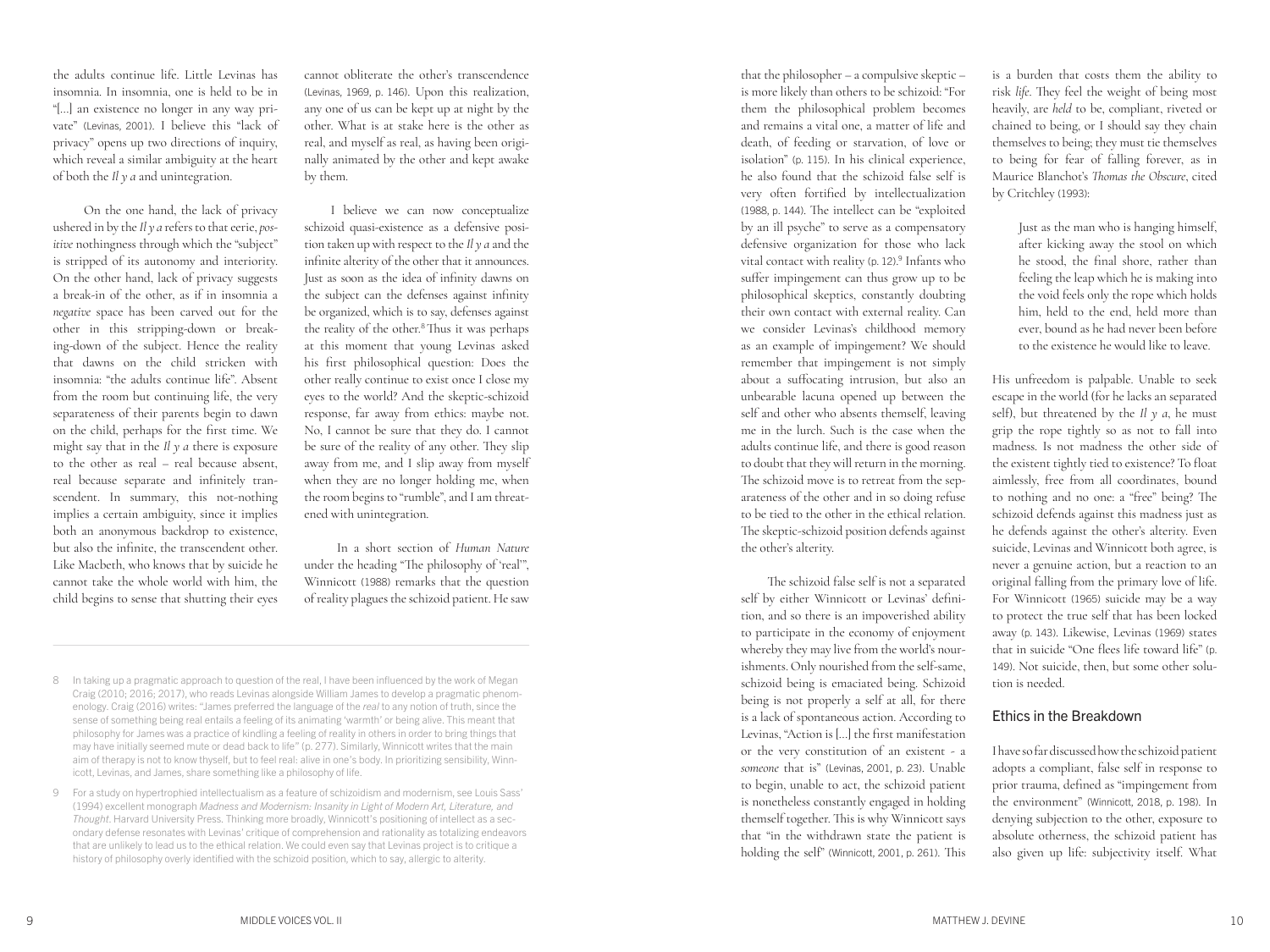results is a tenuous contact with reality – including life's nourishments – such that the schizoid patient feels especially exposed to the *Il y a* and must defend against it constantly. The false self vows never again to be vulnerable to the other, never again to live from their face or to be nourished by them. Drichel (2019) elaborates:

> What is important to recall in this context is that this response-ability is founded upon the very vulnerability that the patient had hitherto defended against, and that all the while remains lodged in their unconscious as a conduit to the intimate relationality that is "deeply longed for, yet warded off." (p. 11)

Deeply longed for, yet warded off. This last phrase speaks to what we could call the patient's ambivalence toward heteronomy. My argument in this section will be that a regression to unintegration – a breakdown of the ego or a passage through madness<sup>10</sup> – is needed for the real subject to emerge, a subject originally subjected to the other. If there is something like an ethics of the face in Winnicott it is to be found in the breakdown of the ego. This would be the breakdown that has thus far been refused by the schizoid patient who has managed to hold themself together at the cost of their vitality and the ethical relation.

In his essay, "Fear of Breakdown", Winnicott (2018) defines "breakdown" as "the unthinkable state of affairs that underlies the defense organization" (p. 88). To fear a breakdown, then, is to fear that one's defense organization will fail to protect against some unthinkable state of affairs. Winnicott notes

from the outset the difficulty in studying the breakdown, since clinical work is occupied with the fear of breakdown, not the breakdown itself. For this reason, "what we see clinically is always a defense organization [against a breakdown]" (p. 90). Nonetheless, Winnicott proposes the following thesis: "I contend that clinical fear of breakdown is *the fear of breakdown that has already been experienced*" (p. 90). It is this primitive agony, the original traumatism, which is defended against at all cost from being repeated, although this fact is hidden in the unconscious: "In this special context the unconscious means that the ego integration is not able to encompass something" (p. 90-91). In other words, something primordial remains beyond grasp that is prior to thematizing consciousness and breaks the encompassing, encircling, comprehending movement of consciousness. Thus Winnicott contradicts himself on the next page by adding that the breakdown that happened was not in fact *experienced*, properly speaking. Something has happened to the patient but the patient was not there when it happened (p. 92). It is yet to come and actually sought in the future. The fear of breakdown therefore signifies, in a Freudian fashion, a wish or longing to break down. As much as it is feared, it contains a kernel of hope: "The organization that makes regression useful has this quality distinct from the other defense organizations in that it carries with it the hope of a new opportunity for an unfreezing …" (Winnicott, 2001). The patient longs for regression, but wards it off. It is a risk, but it is a necessary risk to take for healing to be possible; what is needed for healing is a regression to this original dependency in which a primitive agony was "experienced".

The patient's ambivalence (deeply longing, yet warding off) is intimately connected to the ambiguity raised in the last section, in which I noted that "lack of privacy" ushered in by insomnia describes the depersonalization or breakdown of the "subject" but also the break-in of the other. As vigilance without a subject (p. 62), insomnia marks the end of privacy, but also the beginning of ethics. Hence the allure of insomnia is the allure of heteronomy: giving oneself over to the other. Ambivalence toward this allure plays out in the clinic; Winnicott saw time and again how his patients fell asleep in those moments when a breakdown was imminent. In this way, we can see that withdrawal, which Winnicott defines as detachment from a waking relationship with external reality (Winnicott, 2001, p. 255), is opposed to the ethical vigilance of insomnia.

Insomnia will be refused to the extent that the patient fears they will be exposed to a *bad infinity*. Rudi Visker (2004) elucidates the ambiguity of infinity, associated with the *Il y a* and ethical responsibility alike:

> For responsibility is an impossibility-of-disappearing in which the subject thus abides: here, too, there is infinity (for responsibility is without end), but then with a good liberating the subject, rather than depleting it. Indeed, the Good animates and inspires the subject, and without the subject's bending or breaking under its breath, but holding itself up. By singularizing me into an irreplaceable I, the responsibility which is thus 'irrecusable' distinguishes itself from the 'impossibility-to-disappear' in which there lies the terror of the *Il y a* (p. 105).

As Visker shows, it is as if just when I am about to be swallowed up in the impersonal *Il y a*, I am suddenly saved by a Good infinity that does not swallow me up in anonymity but singularizes me, orders and ordains me, all the while making it just as impossible for me to disappear, fall asleep, or withdraw. Hence we find in the breakdown of the ego the original subjection to the other. This subjection that constitutes subjectivity is a traumatic subjection, as Levinas tells us, and is a traumatic subjection that is hitherto repudiated in schizoid "life", but which must be faced in deep regression that permits the schizoid subject's coming to be.

When everything is torn asunder, myself included, I can only recover myself in the Other, for whom I have made room. Levinas (1998) writes of insomnia as the coring out of the subject to make room for the other (p. 58-59). The moment of substitution (*Ich bin du, wenn ich ich bin*) occurs in an absolute regression marked by an infinite exposure. In Winnicott's (1965) own words,

> I suggest that this I AM moment is a raw moment; the new individual feels infinitely exposed. Only if someone has her arms around her infant at this time can the I AM moment be endured, or rather, perhaps risked (2006, p. 217-218).

As Levinas tells us, "Being is evil (*mal*) not because it is finite but because it is without limits" (p. 51). Boundless, a rumbling in the child's bedroom: the double infinity of the rumbling *apeiron* and the parents' transcendence. But the return of the parents, if the infant permits their absence, can in turn impose limits on this bad infinity. Alford (2002) concludes his own study: "Could it be that becoming the other's hostage is a way to escape the exposure of the "I AM"? After all, Alford continues, "To be held hostage is still being held." (p. 51). In analysis, this infinite exposedness I AM is met with Levinas' infinite responsibility: HERE I AM (*me voici*) (1985, p. 97).

<sup>10</sup> Critchley (1999) suggests that address of the Other is the address of madness: *Conscience devenue folle* (p. 232).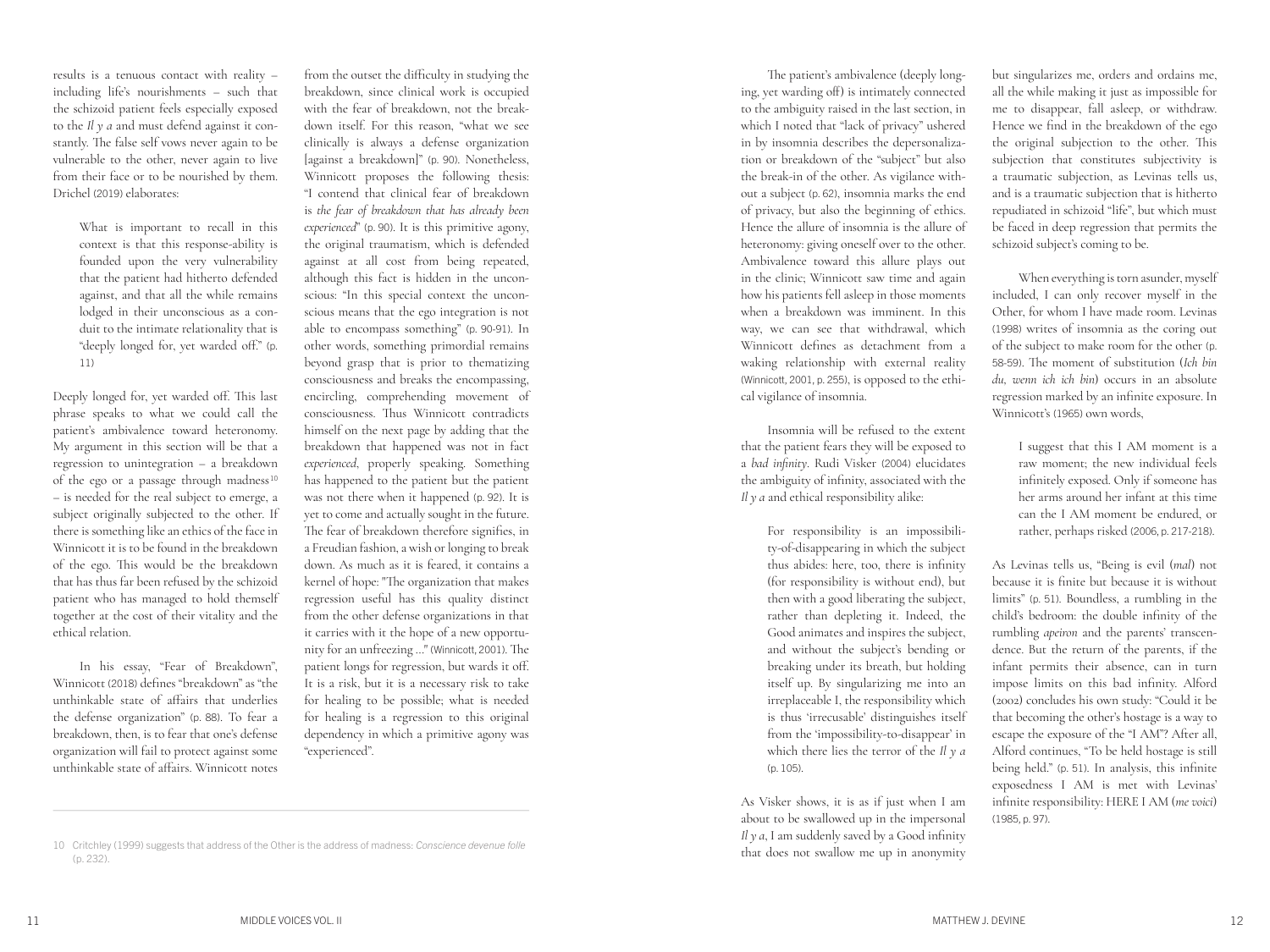#### The Ethical Relation in Therapy

There is no doubt in Winnicott that healing means moving toward spontaneity, creativity, and the illusion of creating the world anew at each moment. At face value this sounds like an aggrandized narcissism – everything that Levinas' ethics calls into question. Yet, Levinas is not proposing we be self-abnegat ing ascetic who must jump over need on their way to desire. What schizoid phenomena show us is that affective responsiveness and ethical responsibility are intimate neighbors; together they are compromised. In *Otherwise Than Being*, Levinas insists that "[S]ensibility can be a vulnerability, an exposedness to the other or assaying only because it is an enjoy ment" (Levinas, 1998, p. 74). He goes on further: "Egoism, enjoyment, sensibility, and the whole dimension of interiority – the articulations of separation – are necessary for the idea of Infinity, the relation with the Other which opens forth from the separated and finite being" (Levinas, 1969, p. 148). As grave as his philosophy appears, he also writes, reminiscent of Winnicott, that "to live is to play" (p. 134). Levinas calls for our ethical sen sibility, where to sense is to be always already exposed, vulnerable to being touched from beyond my control. If to sense is to be always exposed, then enjoyment, far from being insulated, already always places us at a risk of interruption.

In this paper, I have attempted to show that the schizoid patient defends against the terror of the *Il y a* and the terror of the face alike: two infinities that are forsaken in their insulated finitude. I have tried to explore the schizoid patient's ambivalence toward het eronomy. Exposed to this heteronomy from the beginning, the human can be violated, and in this case responds by foreclosing the original traumatism from recurring. Such is the schizoid patient's compromise. It would be an understatement to say the aim of ther apy is for the schizoid patient to tolerate the

ambivalence of heteronomy; it is more like a great risk, a leap of faith that needs to be ven tured with blind confidence that "the Other brings me a trauma which heals" (Visker, 2004, p. 84) and not one that will annihilate me.

But perhaps we should think less in terms of ethical disablement or impairment of patients, and take this study to speak more to the infinite demand of the other in the longing for absolute dependence. In fact, to say, as Marcus (2007) does, that the goal of analysis is to help the analysand awaken to moral life, strikes me as un-Levinasian, for Levinas did say that the other's responsibil ity is not my business. Should I not think rather of my responsibility to the one who never had their place in the sun? Winnicott himself recognizes the extreme responsibility of the therapist: "The danger does not lie in the regression but in the analyst's unreadiness to meet the regression and the dependence which belongs to it" (p. 261). This indeclin able responsibility that belongs to me alone, uniquely me, is a responsibility that is not exhausted when we offer our hands one time: "The debt increases in the measure that it is paid" (Levinas, 1998, p. 12). Perhaps the patient is asking: Can you stand me awake and alive? Or only while I am asleep and dead? Can you stand my extreme dependence, or should I remain in the shadow? These are not one time questions. Ethics lies in openness: in the sub ject evermore broken open. Even Winnicott recognized there is never a point at which the human being has become conclusively inte grated; integration is never more than pro visional. At any moment trauma can break open the ego once again, and the therapist remains vigilant for such moments.